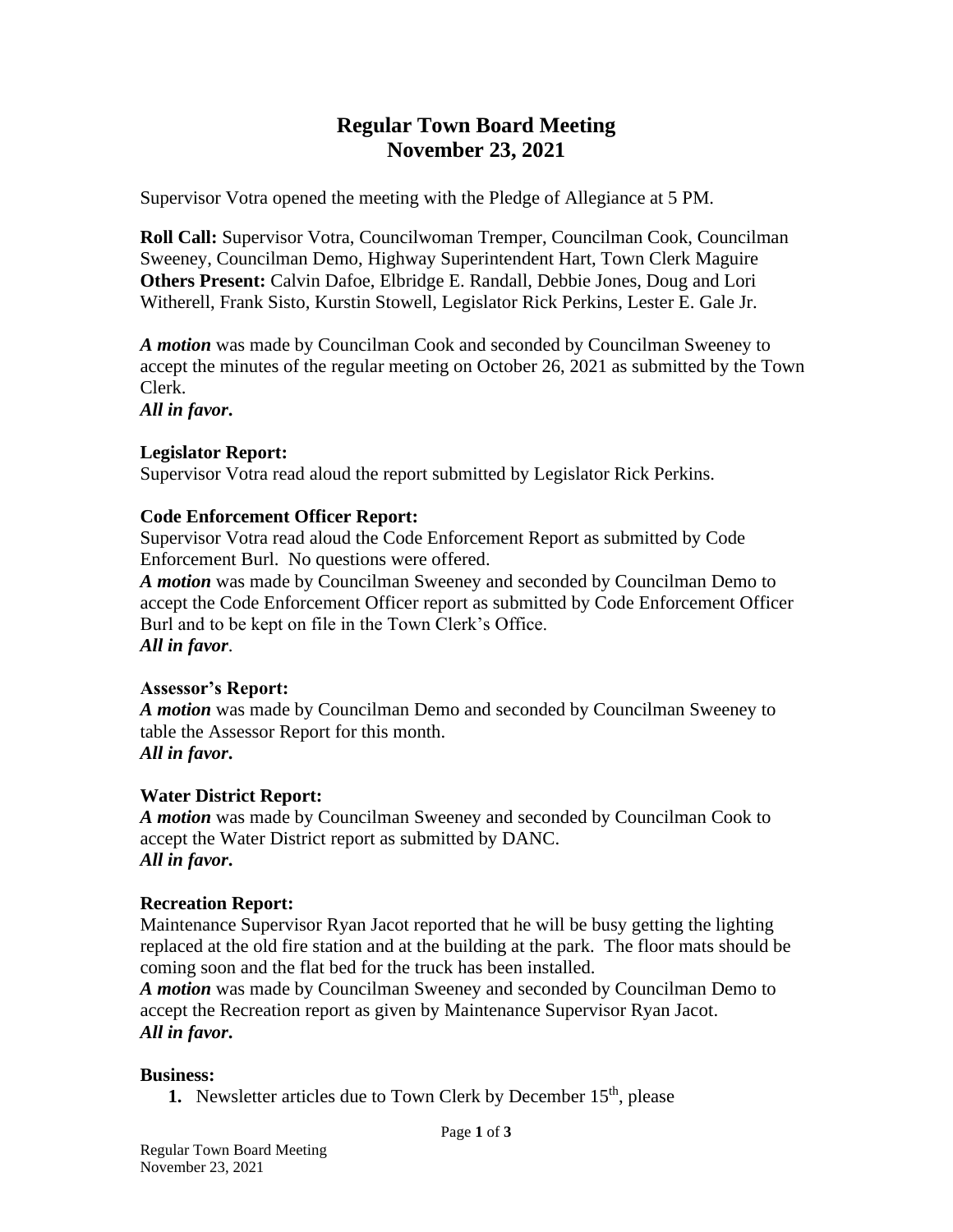## **Correspondence:**

**1.** Monthly Water report from DANC

## **Highway Report:**

Highway Superintendent Hart reported he borrowed a bucket truck from the Town of Norfolk and his crew has been cutting trees and brush. They also put the decorations up for Christmas while they have the truck. The plow trucks are being worked on to be ready for the winter plowing and sanding and the beavers have been busy so they are busy addressing that situation.

*A motion* was made by Councilman Sweeney and seconded by Councilman Demo to accept the Highway report as given by Highway Superintendent Hart. *All in favor***.**

### **Recreation Committee Report:**

Councilwoman Tremper reported that they are waiting for the old fire station to be ready to start the biddy basketball program. The program will hopefully be ready to start after Christmas vacation.

*A motion* was made by Councilman Demo and seconded by Councilman Sweeney to accept the Recreation Committee report as given by Councilwoman Tremper.

### **Bills:**

*A motion* was made by Councilman Demo and seconded by Councilman Cook to accept the bills as follows:

- 1. General Account Bills \$26,019.14
- 2. Highway Account Bills \$6,870.71
- 3. Water District No. 1 Bills \$2,614.36
- 4. Payrolls:

Payroll #44 - 10/30/21 (General \$4,261.35, Highway \$7,757.57, Water \$170.22) Payroll #45 - 11/06/21 (General \$9,973.02, Highway \$8,510.38, Water \$341.55) Payroll #46 - 11/13/21 (General \$4,336.70, Highway \$8,332.13, Water \$ 84.22) Payroll #47 - 11/20/21 (General \$9,058.26, Highway \$8,584.84, Water \$339.78)

# *All in favor***.**

# **Privilege of the Floor:**

Parishville resident, Debbie Jones, lives on the White Hill Road. She informed the Board that there is a problem with emergency services in that area. There is no cell phone or internet service and the landlines provided by Verizon have been out of service for 12 days out of the last month. This is creating a huge worry in the event of a medical emergency or fire, for the residents that are there. She has contacted Verizon and they are aware that the lines are old and need to be repaired/replaced, but they have no plan to do so. The residents in that area are paying for premium telephone service and are not receiving even the basic service needed. Ms. Jones is asking if the Town Board could help. She has asked for a tower to be installed on White Hill until SLIC is able to provide service there. They are proposed to provide service to that area "soon". Legislator Rick Perkins entered the meeting at this time and indicated to Ms. Jones that as a resident of Parishville, he is aware of the problems with Verizon and the antiquated phone service.